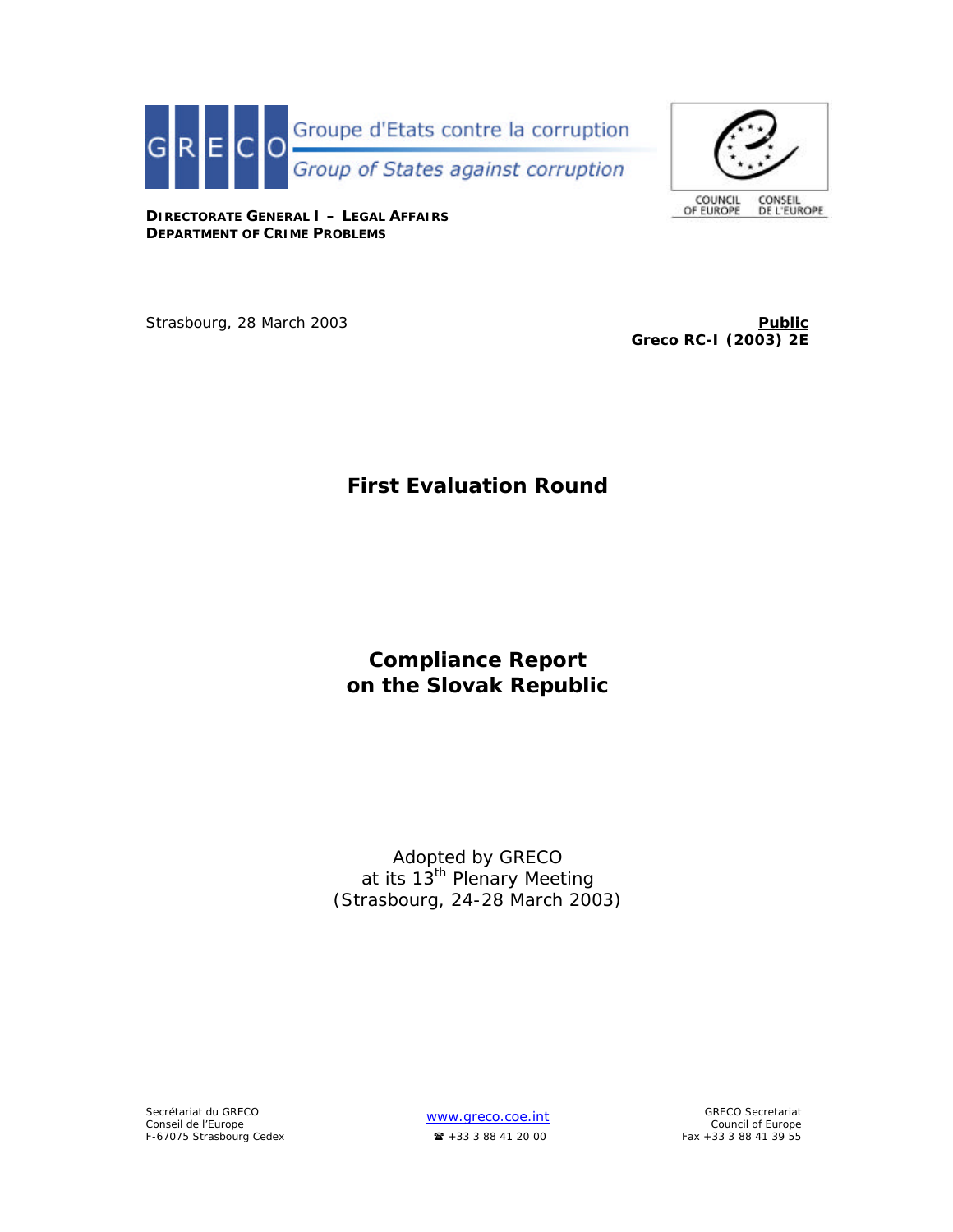# **I. INTRODUCTION**

- 1. GRECO adopted the First Round Evaluation Report on the Slovak Republic at its 4<sup>th</sup> Plenary Meeting (12-15 December 2000). This Report (Greco Eval I Rep (2000) 2E) was made public by GRECO, following authorisation by the Slovak authorities on 19 January 2001.
- 2. In accordance with Rule 30.2 of GRECO's Rules of Procedure, the Slovak authorities submitted their Situation Report (RS-report) on the measures taken to follow the recommendations on 9 January 2002 and an updated version on 7 February 2003. Additional information was also submitted after that date following the request made by the Rapporteurs.
- 3. At its 12<sup>th</sup> Plenary Meeting (9-13 December 2002), GRECO selected, in accordance with Rule 31.1 of its Rules of Procedure, Germany and Poland to provide Rapporteurs for the compliance procedure. The Rapporteurs appointed were Mr Fernando SANCHEZ-HERMOSILLA on behalf of Germany and Mr Jacek GARSTKA on behalf of Poland. The Rapporteurs were assisted by the GRECO Secretariat in drafting the Compliance Report (RC-Report).
- 4. The RC-Report was adopted by GRECO, following examination and debate pursuant to Rule 31.7 of the Rules of Procedure, at its 13<sup>th</sup> Plenary Meeting (24-28 March 2003).
- 5. Under Article 15 paragraph 6 of the GRECO Statute and Rule 30.2 of the Rules of Procedure, the objective of the RC-Report is to assess the measures taken by the Slovak authorities and, wherever possible, their effectiveness in order to comply with the recommendations contained in the Evaluation Report.

# **II. ANALYSIS**

 $\overline{a}$ 

6. It was recalled that GRECO in its Evaluation Report addressed 19 recommendations to the Slovak Republic. Compliance with these recommendations is dealt with below. Besides, GRECO took note that the Slovak Republic did not wish to comment specifically on the observations made in the First Round Evaluation Report<sup>1</sup>.

# **Recommendation i.**

- 7. *GRECO recommended that measures be taken to eliminate unnecessary licences and that objective and transparent criteria be determined for the granting of licences, authorisations and state subsidies that remain necessary*.
- 8. The Slovak authorities reported that:
- $\triangleright$  The Government established a register of licences, concessions and permits under Resolution No. 33/2001. The Central Unit Against Corruption at the Office of the Government has gone through all the licences. It adopted "basic principles for issuing licences, concessions and permits administered by central government agencies and other state administration bodies".

<sup>1</sup> See Greco Eval I Rep (2000) 2E Final**,** Paragraph 31: "priority must be given to the general policy in tax matters and in particular regarding tax declarations as well as taxation on the sale of real estate" and "it would be useful to abolish anonymous and numerical accounts" as well as Paragraph 74: "the Slovak authorities should ensure that salaries of prosecutors are at an appropriate level in order to dissuade corruption and attract applicant prosecutors".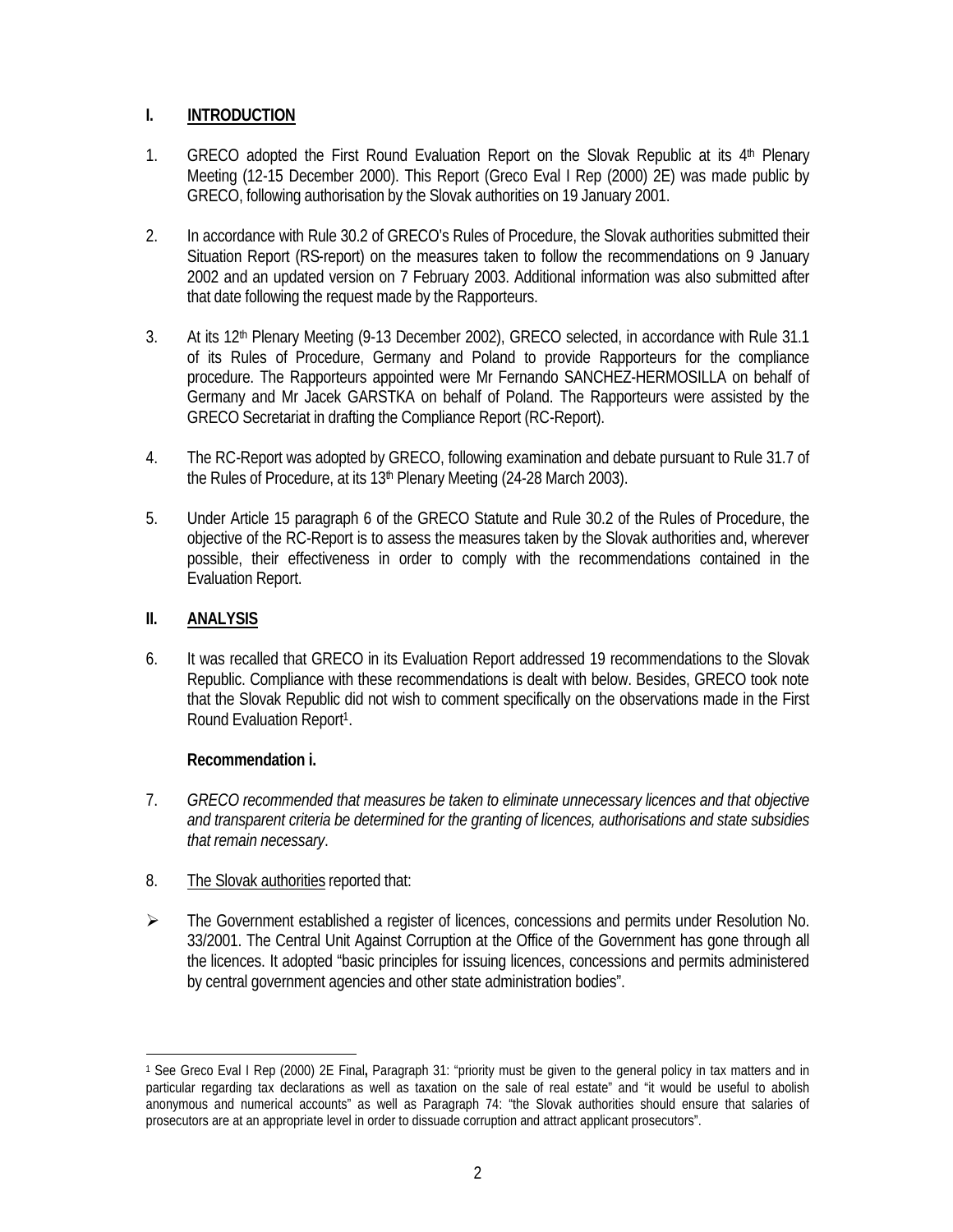- $\triangleright$  Distribution of State subventions has also been adjusted to ensure that it does not depend on an individual or a group of officers. The necessity to publicise all subventions has been enforced. This task had to be carried out by State institutions from April 2002.
- ÿ The *National Programme on Fighting Against Corruption (hereafter NPFAC)* recommended that all relevant laws that regulate granting of licences, authorisations and state subsidies should be amended to ensure that there would be no possibility of corruption.
- $\triangleright$  The same criteria and tools should be used in the process of decentralisation.
- 9. GRECO took note of the measures adopted to regulate the granting of licences and to enhance transparency with regard to state subsides. However, whereas the recommendation clearly required the suppression of unnecessary licenses, Slovak authorities failed to provide information on whether the number of required licences had actually been reduced, nor did they give any reasons justifying the necessity of retaining current licences. GRECO invited the Slovak authorities to submit additional information on the adoption of the amendments to the relevant legislation which are foreseen in the NPFAC with regard to the granting of licences, authorisations and state subsidies in order to establish objective criteria and enhance transparency in relevant procedures.
- 10. GRECO considered that recommendation i. has been partly implemented.

# **Recommendation ii.**

- 11. *GRECO recommended that transparent and clear rules as well as efficient control mechanisms be established regarding privatisation.*
- 12. The Slovak authorities reported that:
- $\triangleright$  Regarding ongoing privatisations all the information is made available to the public at all stages (based on a new Act on Free access to information 211/2000). Non-governmental organisations and media exercise an important control.
- $\triangleright$  Privatisation processes are subject to control by the highest control authority subordinated only to the Slovak National Council.
- 13. GRECO took note of the measures adopted to increase transparency over the privatisation process. It emphasised that the control performed by the media and NGO's and the public control based on clear rules and efficient procedures are both important. GRECO invited the Slovak authorities to submit additional information on control mechanisms to be applied in on-going privatisation process, including the scope and efficiency of the control exercised by the "highest control authority".
- 14. GRECO considered that recommendation ii. has been partly implemented.

# **Recommendation iii.**

- 15. *GRECO recommended that the following complementary preventive action be taken:*
- *a) develop awareness among the population at large of the dangers of corruption with respect to the stability of democratic institutions as well as economic and social progress;*
- *b) inform the population of the measures taken to counter corruption, the sanctions that can be imposed in cases of corruption, the effective regret mechanism and the institutions involved in combating corruption to which the public can turn to;*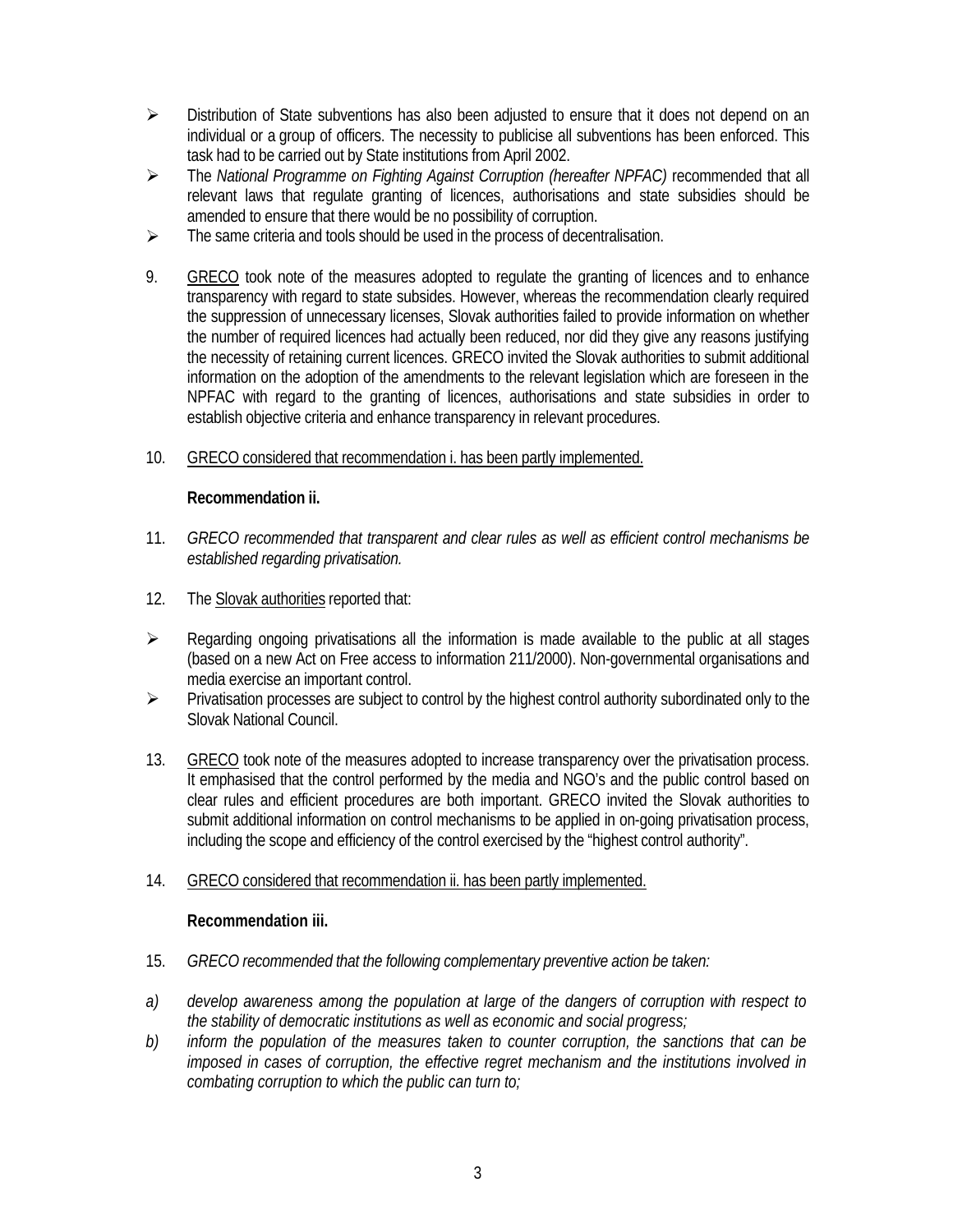- c) *involve the media as well as non-governmental organisations in a co-ordinated awareness raising campaign.*
- 16. The Slovak authorities reported that:
- $\triangleright$  The Government adopted an ambitious NPFAC on 21 June 2000, with a view to enhancing public awareness towards corruption. The NPFAC had been drafted in co-operation with non-governmental organisations (Transparency International Slovakia). The fight against corruption was of the most important issues in the Government Declaration of the new Government, as well as for leaders of the political parties and the media.
- $\triangleright$  Each ministry has its own supervisory bodies that are ready to deal with complaints of both citizens and their own staff. Cases of corruption detected within ministries shall be published.
- $\triangleright$  In public offices, hospitals, and other places at risk, there are telephone numbers and addresses of the authorities where the cases of corruption or other illegal activities can be reported to, even anonymously. The Police have created a free telephone number where the citizens could report, even anonymously, any criminal activities committed by civil servants including policemen.
- 17. GRECO took note of the measures adopted. Nevertheless, it noticed that according to the official figures, reports on corruption had increased in the following areas: healthcare; courts; education and police. It encouraged the Slovak authorities to pursue the information campaign on the institutions in charge of combating corruption, in these particular areas, to which the public could turn to.
- 18. GRECO considered that recommendation iii. has been implemented satisfactorily.

#### **Recommendation iv.**

- 19. *GRECO recommended that the Department of combating corruption be reinforced, in order to allow for a more proactive approach in the detection of cases.*
- 20. The Slovak authorities reported that:
- $\triangleright$  The Department of the fight against corruption at the Police Presidium had already been reinforced by 10 police officers in 2001; the number of the officers of this department had doubled. The police officers of the Department received specific and intensive training in anti-corruption matters.
- $\triangleright$  There has been constant pressure on police authorities within districts and regions to detect corruption activities. An important step was the reorganisation of forces and facilities in regional and district organisational structures and also the large quantity of information gathered through international police co-operation and within the framework of police twinning programmes.
- 21. GRECO took note of the measures adopted. Nevertheless, it wished to recall that training or increased human resources are not always sufficient to set up a proactive approach in the detection of corruption cases.
- *22.* GRECO considered that recommendation iv. has been implemented satisfactorily.

#### **Recommendation v.**

23. *GRECO recommended that the system for gathering evidence be revised in order to ensure that acts carried out by the police can be used as evidence in court.*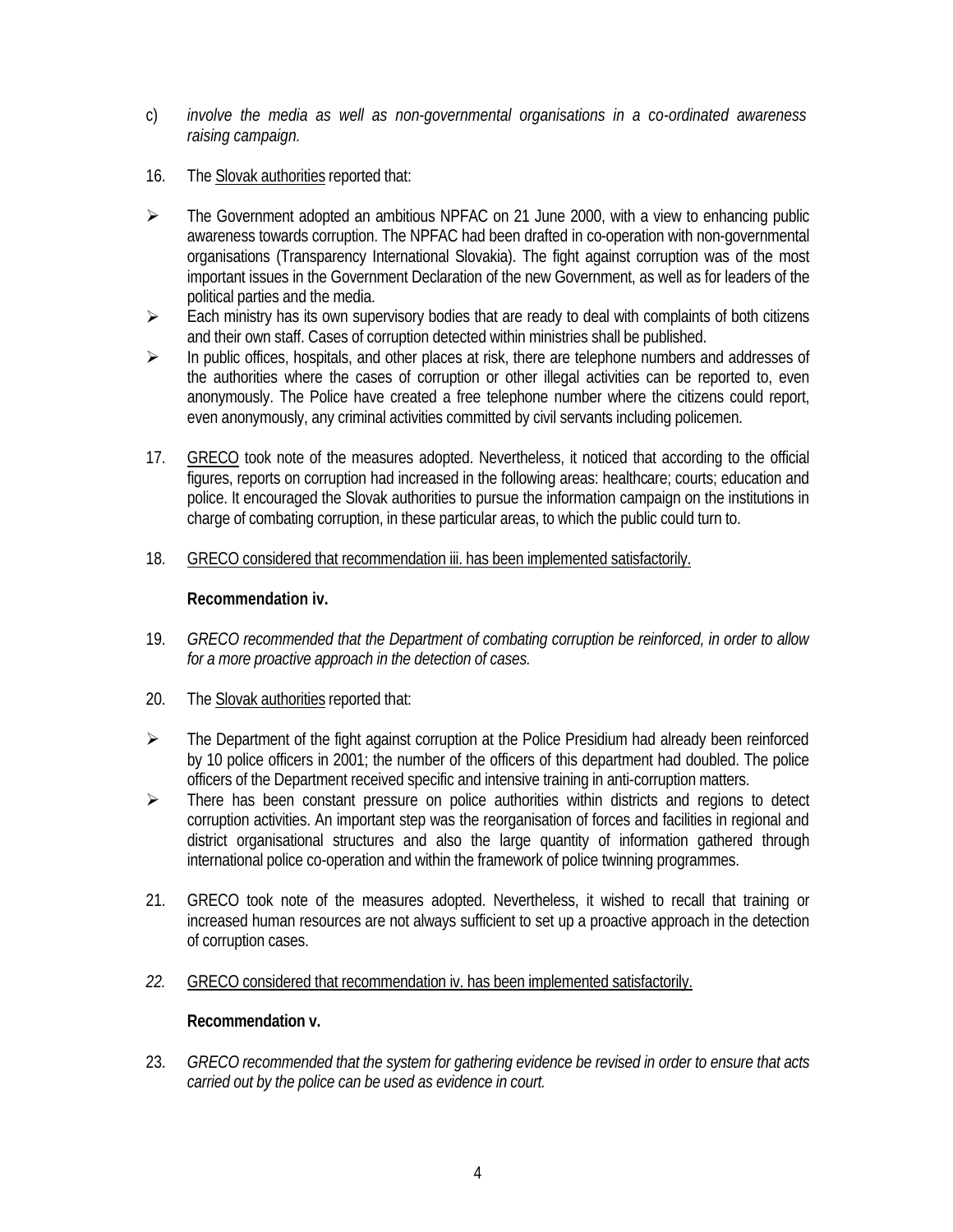- 24. The Slovak authorities reported that:
- ÿ The Code of Criminal Procedure (Act. No. 141/1961 In Coll. as amended) and the Police Force Act Prosecution (Act. No. 171/1993 In Coll. as amended) were amended in 2002 by the Act. No. 422/2002 In Coll. In particular, the Section 160 of the Code of Criminal Procedure on the start of criminal prosecution had been amended: an investigator is obliged to start investigation immediately and all information transmitted to him/her shall be considered as evidence if they has been obtained according to the provisions of the Code of Criminal Procedure. The Act also establishes new rules on special investigative means. The Police Force can gather evidence before the opening of investigation by means of electronic surveillance (Section 12 para. 13 and 88 *e*) and operational and search activities (Section 12 para 14 and 88 *a* to *d*). These means are available in the phase of preliminary investigation only after prior approval of a judge. Such approval is a basic condition for the use of such evidence before the court.
- $\triangleright$  The Act establishes new rules on abridged investigation by the Order police officers and criminal police officers (Sections 168 and 169). The Police carry out their own investigations in case of minor offences (regarding the Police law) and start the criminal prosecution.
- $\triangleright$  Police officers, judges and prosecutors underwent specific and intensive training in these matters.
- 25. GRECO took note of the measures adopted. In 2000, on several occasions, the evaluators' attention was drawn to the fact that documents and information collected by the criminal police in charge of detection could not be used as evidence in court proceedings because the official investigation was considered to have started only after the case had been passed on to the investigator. The reported measures seem to ensure that the acts carried out by the police and mentioned above could be used as evidence in court. GRECO also welcomed the amendments aiming at shortening and speeding up criminal proceedings.
- 26. GRECO considered that recommendation v. has been implemented satisfactorily.

# **Recommendation vi.**

- *27. GRECO recommended that measures be taken to ensure that the basis for superior prosecutor's decisions overruling prior decisions made by a prosecutor at a lower level can be controlled (for instance, it could be required that the basis for decisions be indicated in writing).*
- 28. The Slovak authorities reported that:
- $\triangleright$  A prosecutor always had the possibility to refuse at his/her discretion an oral order of the supervisory prosecutor and require a written instruction. He/she could refuse to carry out the instructions of his/her supervisor in case they are contrary to the law.
- $\triangleright$  A prosecutor could initiate an action against his/her supervisor who had given an illegal instruction.
- $\triangleright$  Decisions of the superior prosecutor concerning investigator's objections to the instruction given by the inferior prosecutor to the investigator are always given in writing by virtue of Section 6 of Law No 153/2001 and can be controlled.
- 29. GRECO took note of the information supplied by the Slovak authorities. It noticed that, according to their answer, the motivations of the superior prosecutor might not only be submitted at the request of the subordinate prosecutor but shall always be given written form. Superior prosecutors' role is limited to the control of the legality of subordinate prosecutors' decisions. Superior prosecutors' decisions overruling prior decisions made by the prosecutors at a lower level are controlled by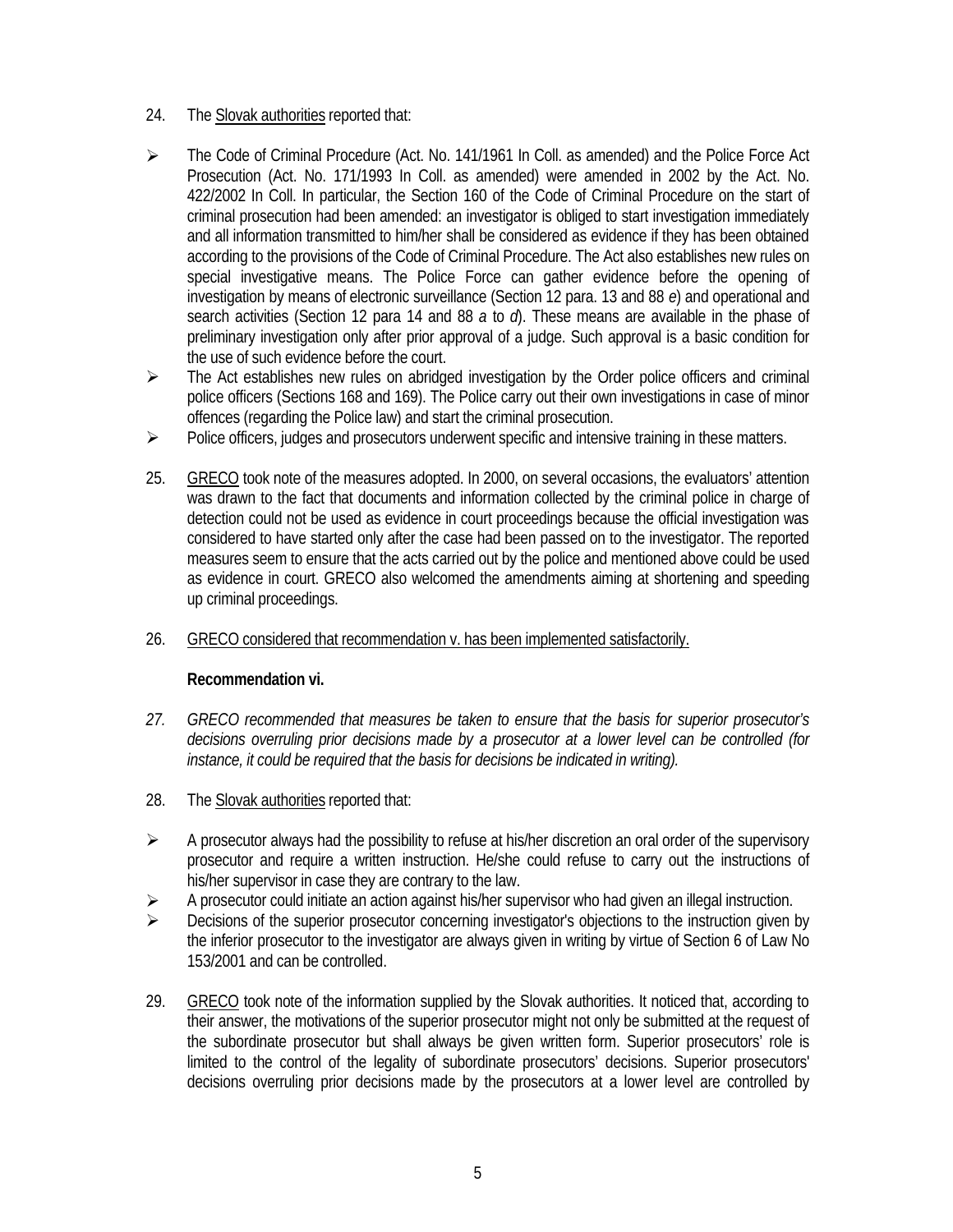appropriate mechanisms and may be challenged. Therefore the measures reported as provided for by Law should allow transparency over the prosecutors' powers in corruption cases.

30. GRECO considered that recommendation vi. has been implemented satisfactorily.

## **Recommendation vii.**

- 31. *GRECO recommended that the measures which exist in urgent cases for search of other premises be adopted mutatis mutandis to house search.*
- 32. The Slovak authorities reported that:
- $\triangleright$  The new Code of Criminal Procedure enables the law enforcement bodies to perform house search (Section 83) in corruption cases. The Police request shall be made in written form. If necessary, especially in case of urgency, the judge's authorisation should be given immediately.
- $\triangleright$  Search of other premises should be made subject to an authorisation by the judge and during preliminary investigation by the prosecutor (Section 83a).
- 33. GRECO took note of the information supplied by the Slovak authorities. It noticed that, although the prosecutor cannot authorise the law enforcement authorities to perform house search during the preliminary investigation, as is the case for other premises, the judge is empowered to authorise house search immediately in case of urgency.
- 34. GRECO considered the recommendation vii. has been implemented satisfactorily.

## **Recommendation viii.**

- 35. *GRECO recommended to elaborate guiding rules for the use of "special agents", taking full account of the case-law of the European Court of Human Rights, in order that the results of this technique are not challenged in court as being contrary to human rights.*
- 36. The Slovak authorities reported that the new Code of Criminal Procedure introduced provisions on "special agents" (Section 12, paragraph 12 – which defines the agent - and Section 88 *b* – which contain the basic requirements for the use of undercover agents) and the Act 171/1993 on Police Force (Sections 36; 39 *a* and *b*) has been amended accordingly in November 2001. Section 15 *c* of the Criminal Code deals with the fulfilment of agent's tasks. Provocation is forbidden. Special agents are designated by the Ministry of the Interior and are authorised by a judge. The guiding rules are set in the Minister of the Interior's Orders that are published as secret documents. Undercover agents have been used in 3 criminal cases in 2000, in 13 cases in 2001 and in 32 cases in 2002. Some of these cases were concluded by a court sentence (See also Section 12 para. 13 and 14 of the Code of Criminal Procedure).
- 37. GRECO took note of the information supplied by the Slovak authorities according to which there is now a clear legal framework for the use of special agents in the investigation of corruption cases which facilitates the use in court of evidence gathered through this technique. Indeed, the Criminal Code, the Code of Criminal Procedure and the Law on the Police Force provide an adequate legal basis for the use of special agents in order to perform criminal intelligence on serious crimes. Evidence obtained through undercover agents has been considered admissible to Court and has permitted to identify criminals in drug and corruption cases. Nevertheless, the real scope of the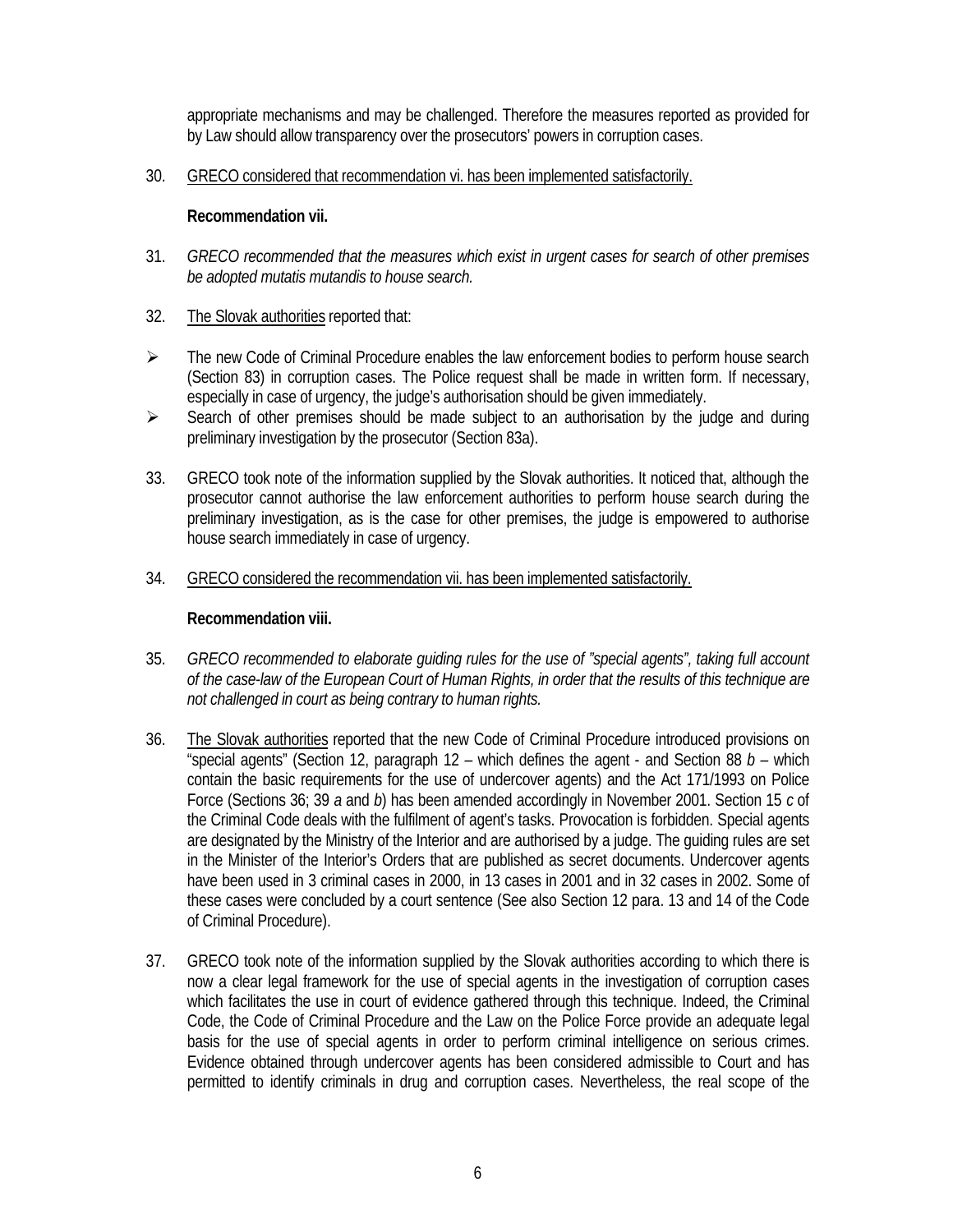secret guiding rules on the functions and duties of these agents remain unclear. The Slovak authorities might wish to send to GRECO additional information on these secret rules.

38. GRECO considered that recommendation viii. has been implemented satisfactorily.

## **Recommendation ix.**

- 39. *GRECO recommended that the bill reforming Act 249 on "combating the legalisation of proceeds from the most serious forms of crime" be elaborated and adopted as soon as possible as access to financial information (including the names of beneficial owners of numbered accounts) is indeed central to police work in the fight against corruption.*
- 40. The Slovak authorities reported that the Act No. 249/1994 in Coll. was abrogated and replaced by the new Act No. 367/2000 in Coll. that is effective since January 1 st 2001. Moreover, anonymous and/or numbered accounts were prohibited by virtue of an amendment to the Civil Code (Act No. 526/2002).
- 41. GRECO welcomed the adoption of the Law. It increases powers of the financial police to demand information on deposits from banks or other financial institutions (Sections 5, 6, 7). The Slovak authorities might wish to send to GRECO additional information, notably, on whether data about real beneficiaries of bank accounts were included in the information that can be requested.
- 42. GRECO considered that recommendation ix. has been implemented satisfactorily.

#### **Recommendation x.**

- 43. *GRECO recommended that, in relation to judges, prosecutors and police officers, specific legal measures and appropriate sanctions regarding intimidation as well as measures to protect physical integrity is elaborated.*
- 44. The Slovak authorities reported that:
- $\triangleright$  The Criminal Code of the Slovak Republic, as amended in 2002, contains special provisions on the protection of state bodies and public officials against inappropriate intimidation and pressure (Sections 153 – 157).
- $\triangleright$  Protection of the prosecutors against intimidation and against other forms of inappropriate pressure is regulated by Section 25 of the Act No 154/2001 Coll. of Laws on prosecutors and trainee prosecutors of the Public Prosecution Service.
- $\triangleright$  A special Police Unit provides body protection of prosecutors, judges and police officers on demand and during the required period of time.
- 45. GRECO took note of the reply made by the Slovak authorities. Measures protecting judges, prosecutors and police officers have been introduced in the Criminal Code and in special laws following the First Evaluation Round.
- 46. GRECO considered that recommendation x. has been implemented satisfactorily.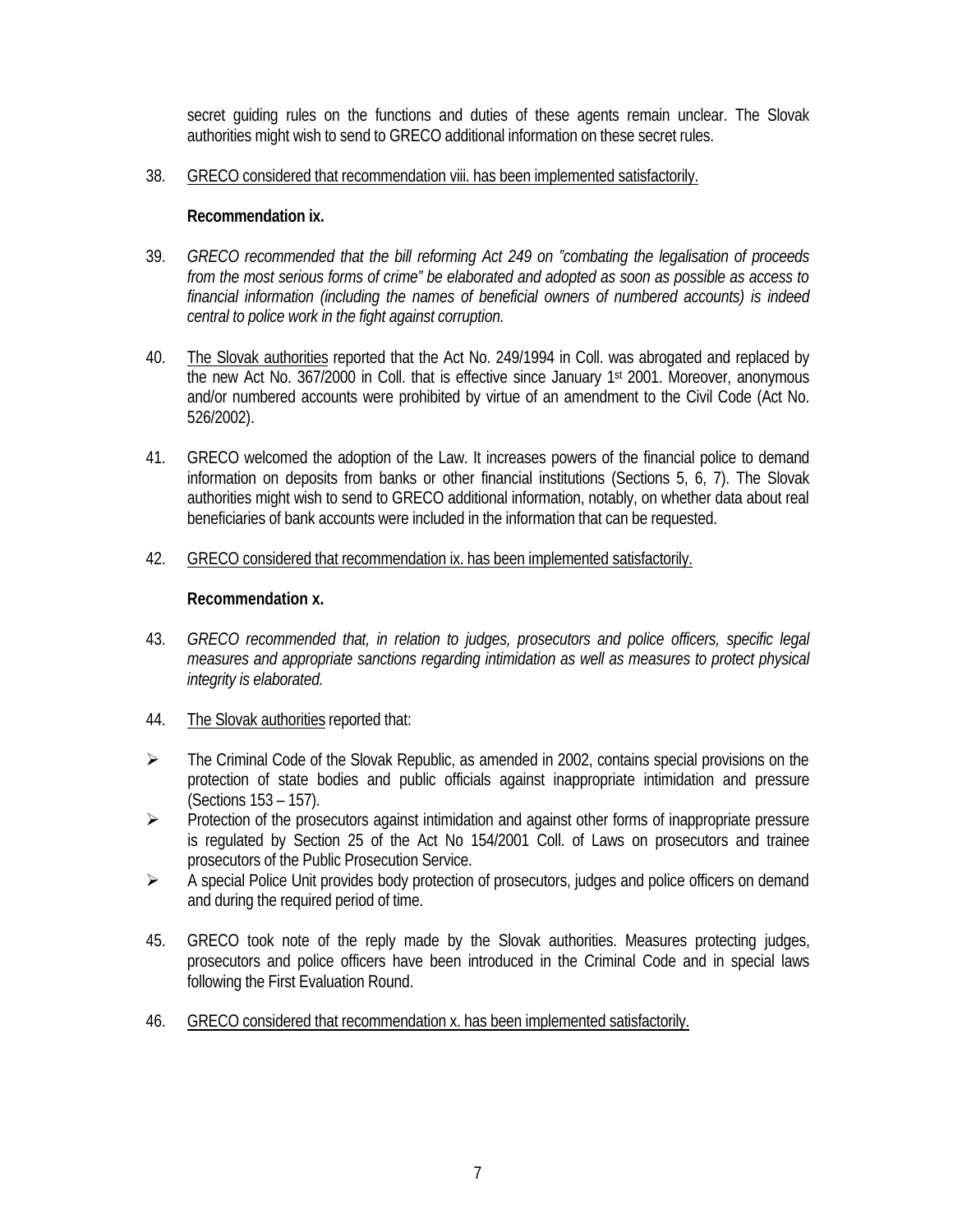# **Recommendation xi.**

- 47. *GRECO recommended prolonging the limitation period (section 67 of the Penal Code) with respect to offences of corruption in order to allow extra time for investigation in complex cases.*
- 48. The Slovak authorities replied that by virtue of Act No. 253/2001 Coll. of Laws, which amended the Criminal Code, the term of imprisonment for corruption and bribery has been increased up to 3 years and more (Sections 160 to 162). Therefore, according to Section 67 of the Criminal Code the limitation period is of 5 years minimum now.
- 49. GRECO took note of the reply made by the Slovak authorities. It welcomed the increase of the sanctions applicable to corruption offences, thus increasing at the same time the limitation period applicable to corruption offences.
- 50. GRECO considered that recommendation xi. has been implemented satisfactorily.

# **Recommendation xii.**

- 51. *GRECO recommended that co-operation between the Department combating corruption and the tax authorities be strengthened, notably when a more efficient tax declaration system is established, in order that tax information can be used to detect and substantiate corruption charges.*
- 52. The Slovak authorities reported that:
- $\triangleright$  The law currently requires tax reports from all citizens. These reports can be used in criminal proceedings under the condition that the rules of criminal procedure are respected. Sections 7 and 8 of the Code of Criminal Procedure establish that Public bodies shall co-operate with the Police in the investigation of corruption offences.
- $\triangleright$  The legislation of the Slovak Republic enables co-operation between the police and tax offices, by virtue of Sections 72 to 77 of Law No 171/1993.
- $\triangleright$  Computer communication between the Tax-offices and the Police Force has not yet been realised.
- $\triangleright$  In addition to the tax reports, judges and representatives of the Slovak National Council are obliged by law to provide property reports which can also be used.
- 53. GRECO welcomed the significant progress made by the Slovak authorities in strengthening cooperation between the Police and the tax authorities. It was of the opinion that these measures comply with recommendation xii. Moreover, since this issue will be examined in detail in the 2<sup>nd</sup> Evaluation Round, GRECO invited the evaluators appointed to draft the 2nd Evaluation Round Report on the Slovak Republic to confirm this positive assessment.
- 54. GRECO considered that recommendation xii. has been implemented satisfactorily.

# **Recommendation xiii.**

- 55. *GRECO recommended that measures be taken to implement the following proposals:*
- *a) establish guidelines in relevant fields of police activity about the way to prevent corruption as well as the action that should be taken to ensure the collection of evidence in cases of corruption with a view to criminal procedure;*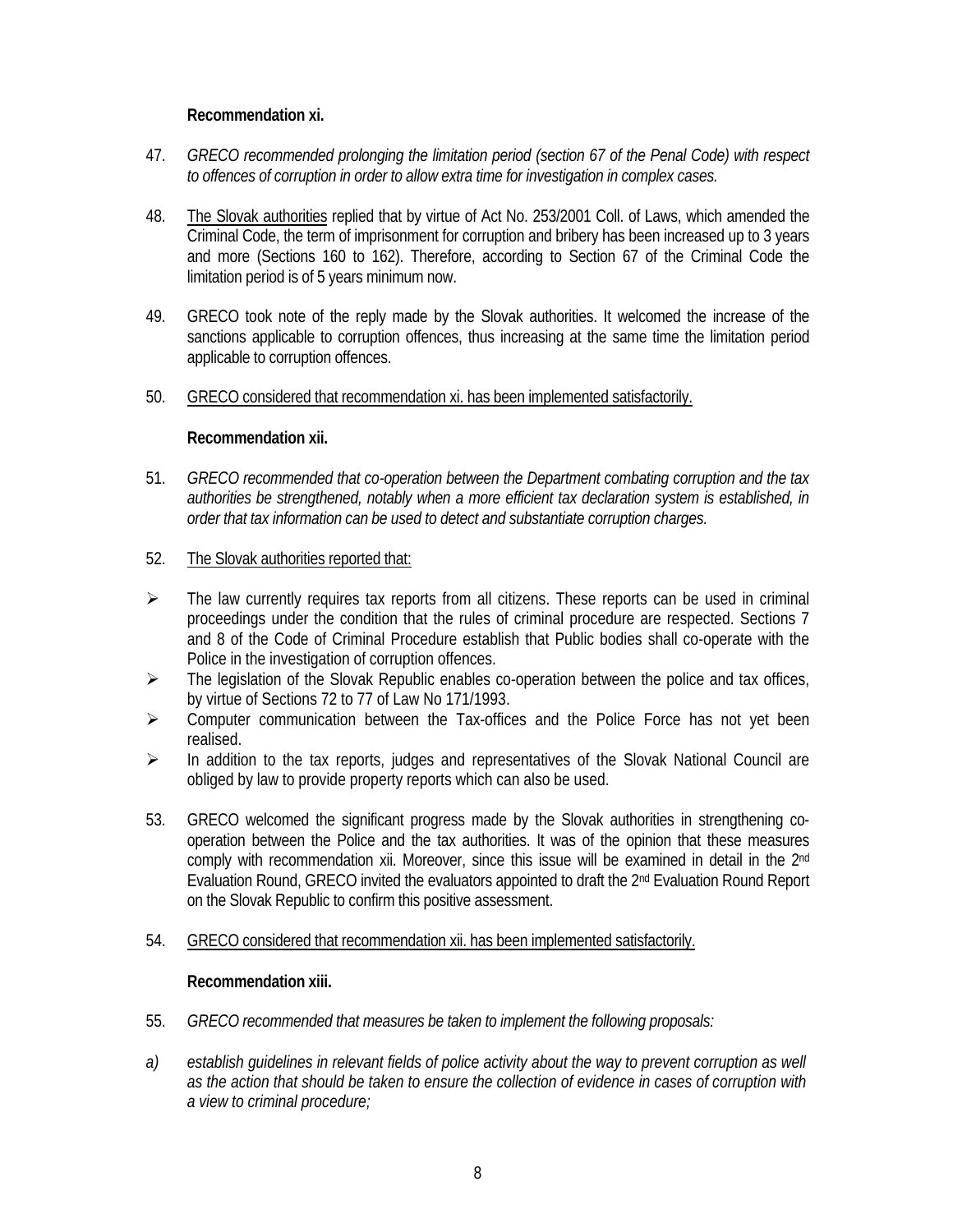- *b) adopt regulations, based on objective criteria, to improve the selection of staff of the Police Force and prevent and sanction nepotism;*
- *c) establish a programme aimed at enhancing social standing and the financial and moral value of the work done by the Police Force members.*
- *d) Introduce, in the Code of Conduct, a prohibition of corruptive conduct and classify a violation of this prohibition as being a gross violation of work ethics;*
- e) *provide the Police Force with the necessary computer equipments to improve the capacity of data processing systems.*
- 56. The Slovak authorities reported that:
- $\triangleright$  Gathering of evidence when dealing with police corruption must be carried out in compliance with the Code of Criminal Procedure and the Section of Control and Inspection allows the use of all possible means offered by Codes and any other legal provisions.
- ▶ A Code of Ethics for Police Officers was issued on 1<sup>st</sup> January 2002.
- $\triangleright$  An amendment to the police legislation introduced the obligation for the police officers especially at managerial positions to make a property declaration (income declaration regarding both immovable and movable property, incomes of family members etc.).
- $\triangleright$  The Police Force has been provided with PCs but their number depends on the resources of the Ministry.
- 57. GRECO took note of the establishment of a code of ethics for police officers (d) and the efforts to provide the Police Force with modern means of communication (e). It regretted, however, that the Slovak RS-Report did not contain more detailed information on: the guidelines to prevent Police corruption and the rules providing for prohibition of corruptive conduct and dissuasive sanctions (a); the rules governing the selection of staff in the Police Force, such as the Act on the State Service, standardising conditions for accepting applicants to service (b); and on a programme mentioned in the recommendation (c). GRECO invited the Slovak authorities to submit additional information on these last issues (a, b and c) raised in the recommendation xiii.
- 58. In view of the aforesaid, GRECO considered that recommendation xiii. has been partly implemented.

# **Recommendation xiv.**

- 59. *GRECO recommended that the reform of the judicial system be carried out as a matter of urgency and that the Judiciary strengthens its independence vis à vis the political power, and also that measures be taken to improve the disciplinary procedure with a view to ensuring impartiality.*
- 60. The Slovak authorities reported that:
- $\triangleright$  The amendment of the Constitution N° 90/2001 Coll. enhanced the independence of the Judiciary. The Act on the Judicial Council (N° 185/2002 Coll.) has been approved by the Slovak National Council on 11 April 2002.
- $\triangleright$  The reform of the Judiciary included the automatic distribution of files among judges, the creation of an institute of registrars, the setting-up of criteria and mechanisms in order to evaluate the judges' work and needs, and a new system of creation of disciplinary panels.
- 61. GRECO took note of the measures adopted with a view to strengthen the independence, the impartiality and the efficiency of the Judiciary. These are essential elements of paramount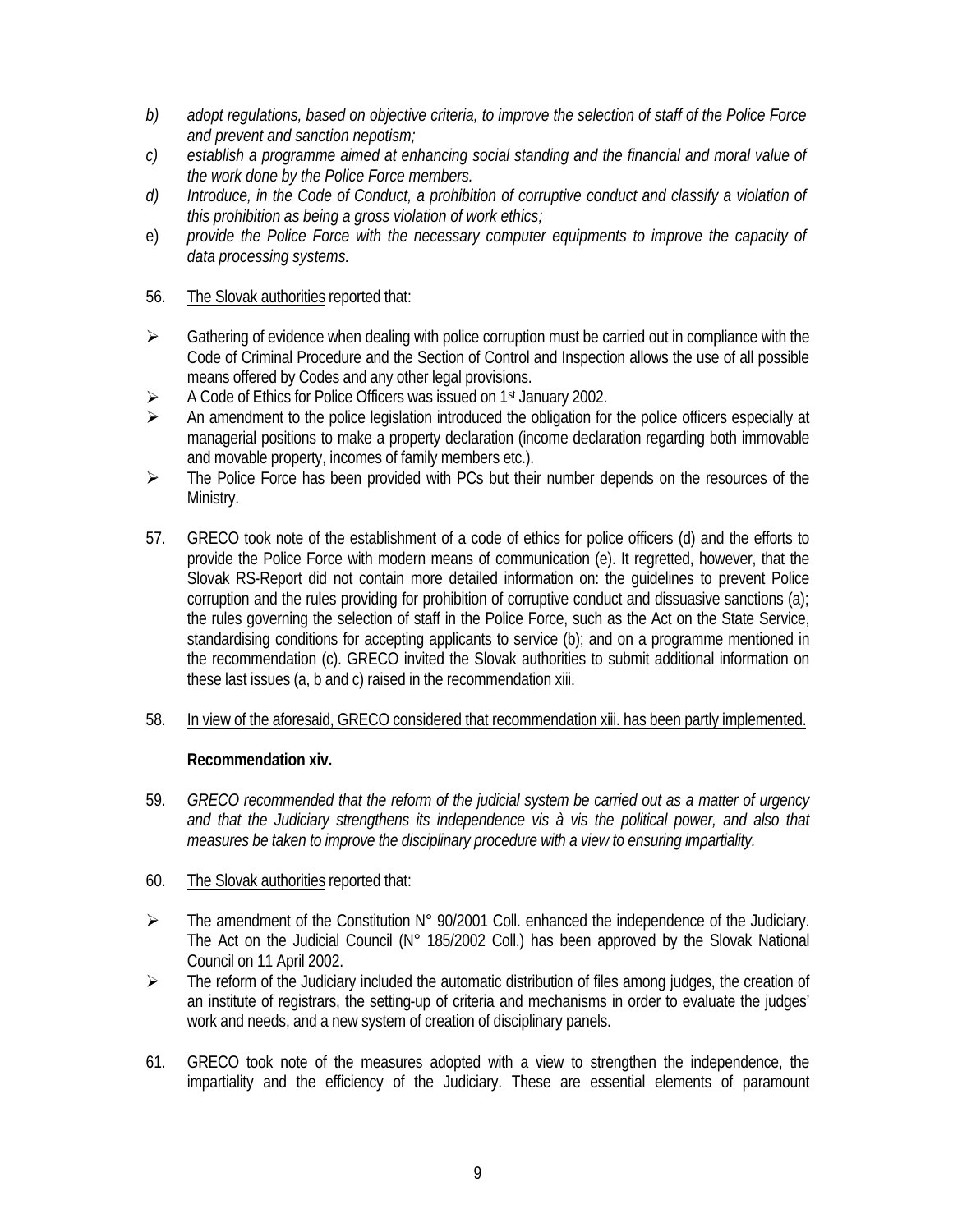importance for the effectiveness of any policy or procedures aiming at combating corruption in a democratic society.

62. GRECO considered that recommendation xiv. has been implemented satisfactorily.

# **Recommendation xv.**

- 63. *GRECO recommended that the following measures be taken in view of the urgent need to change the present situation and to prevent and detect corruption among judges:*
- *a) improve the professional level of judges. Special training should be established and objective criteria should be set for the selection of candidates to the judiciary (the duration of preparation of candidate judges could be prolonged, the age requirements could be increased);*
- 64. The Slovak authorities reported that:
- $\triangleright$  The " Education of Judges" Project aiming at creating an innovated model of educational system for judges has been implemented.
- ÿ In February 2001 "Judiciary Candidates Choice Criteria" were defined, according to which the candidates are being accepted by Regional Courts on the basis of an examination (a "tender").
- ÿ The Act No. 385/2000 on Judges and Associate Judges and on Amendments and Complements to Some Acts fixed a 30-years age limit for the nomination of judges and the criteria for the selection of candidates.
- $\triangleright$  The Judicial Academy is in the process of being established.
- *b) create a culture of morality in the judiciary notably by adopting a Code of Ethics for judges and increasing internal control among judges and restore the social image of judges by eliminating those judges that are corrupt;*
- 65. The Slovak authorities reported that the Chairman of the Slovak Judges Council and the Minister of Justice adopted an "Agreement on Judge Ethics Principles" on 4th October 2001.
- *c) extend the powers of the Council of Judges by giving it a right to take part in the nomination process and increase the Council's role in assisting in the detection of corruption cases among judges, notably by monitoring the duration of procedures and the order in which they are dealt with.*
- 66. The Slovak authorities reported that:
- $\triangleright$  By virtue of the Act on the Judicial Council (N° 185/2002 Coll.) of 11 April 2002, the Judicial Council has been vested with substantial powers.
- ÿ The Act No. 385/2000 on Judges and Associate Judges and on Amendments and Complements to Some Acts has introduced also an examination ("tender") as one of the conditions under which a judge can be elected (Section 5, para. 1, *g* in connection with the Sections 28 and 29) and as a condition under which a judge can be appointed into a higher judicial position (Section 15, para. 11 in connection with Sections 28 and 29).
- $\triangleright$  The Judicial Council elects and revokes chief judges and chiefs of disciplinary senates thus, preventing corrupt judges to be elected or revoking them.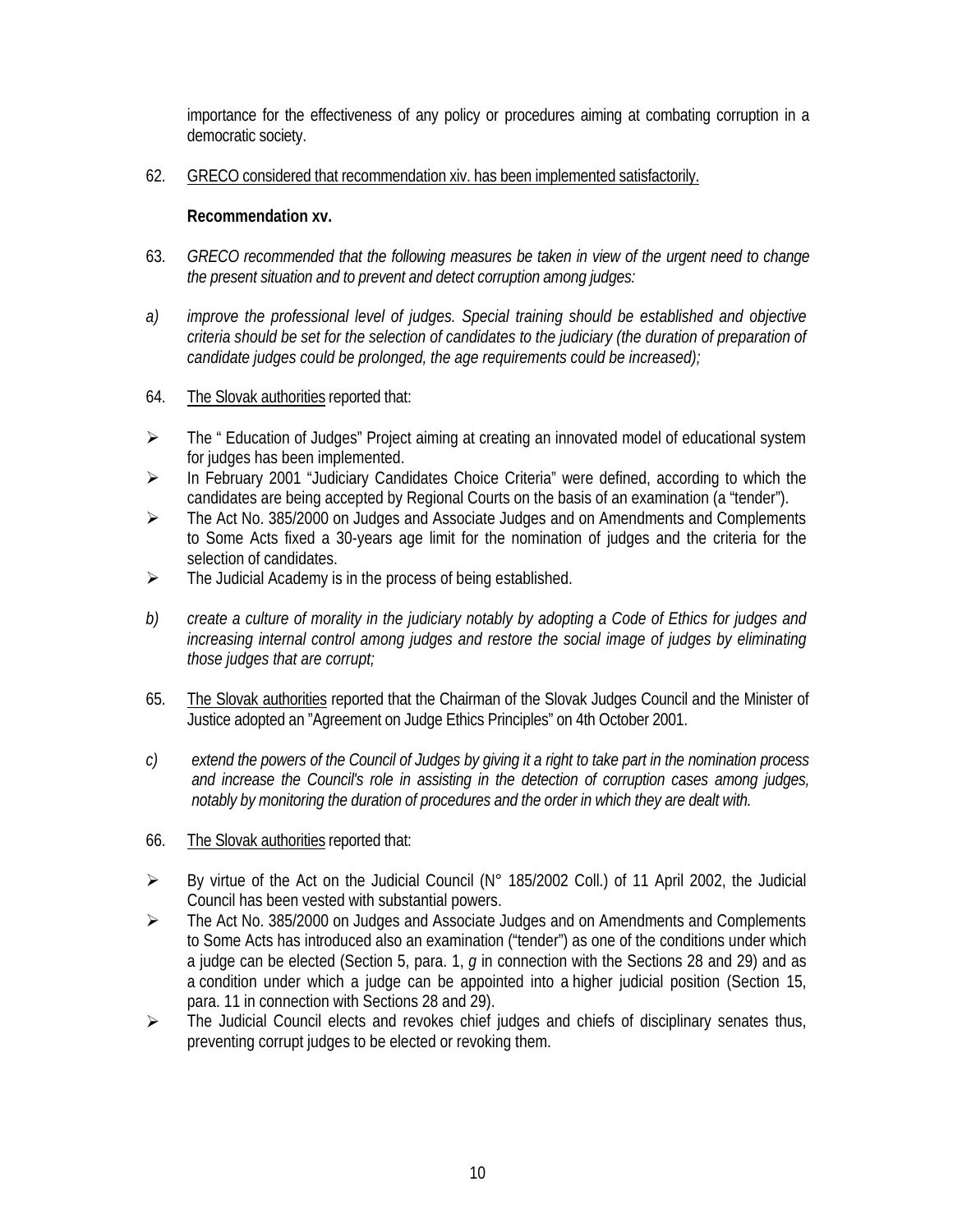- *d) reform the disciplinary senates in order to make them play a more active and objective role and eliminate possible interferences and abuses resulting from personal or close contacts between judges and members of the senate;*
- 67. The Slovak authorities reported that this recommendation has been fulfilled by the adoption of the Act on Judges and Associate Judges and the Act on the Judicial Council.
- *e) elaborate sufficient social and remuneration guarantees for both judges in office and those who are retired in order to decrease the attraction of additional income;*
- 68. The Slovak authorities reported that the Act No. 385/2000 on Judges and Associate Judges deals with issues of financial and social background of judges including their status, means and disciplinary responsibilities.
- *f) oblige judges to disclose annually their property and income to an appropriate body (e.g. the Council of Judges).*
- 69. The Slovak authorities reported that:
- $\triangleright$  The Act No. 385/2000 on Judges and Associate Judges introduced the obligation for judges to declare their incomes every year through a personal property declaration (Section 32 and 33). Failure to comply with this obligation results in initiation of disciplinary proceedings against each judge.
- $\triangleright$  An Amendment to this Act No 385/2000, passed in November 2001, imposed also the obligation for judges to insert in their property declaration information on the personal property of their spouses and minor children.
- 70. GRECO welcomed the measures adopted by the Slovak authorities. The Act on the Judicial Council and the Act on Judges and Associate Judges should improve significantly the objectivity in the nomination process of Judges and the professional skills of the Judiciary. According to figures transmitted by the Slovak authorities, corruption in the judiciary and the effective implementation of the new disciplinary mechanisms continue to be an important issue. Complementary information submitted by the Slovak authorities shows that the Council of Judges could play an indirect role in assisting in the detection of corruption cases among judges. GRECO also noted that a Judicial Management Project has been introduced enhancing transparency in the process of allocation of files to judges; this should help in monitoring the duration of criminal procedures.
- 71. GRECO considered that recommendation xv. has been dealt with in a satisfactory manner.

#### **Recommendation xvi.**

- 72. *GRECO recommended to continue efforts regarding exchange of information and access to information among institutions involved in the fight against corruption, notably regarding the sharing of computerised data.*
- 73. The Slovak authorities reported that:
- $\triangleright$  The Act No. 215/2002 on electronic signature should strengthen the exchange of information especially in cases when evidence is in question, when mostly originals have to be submitted.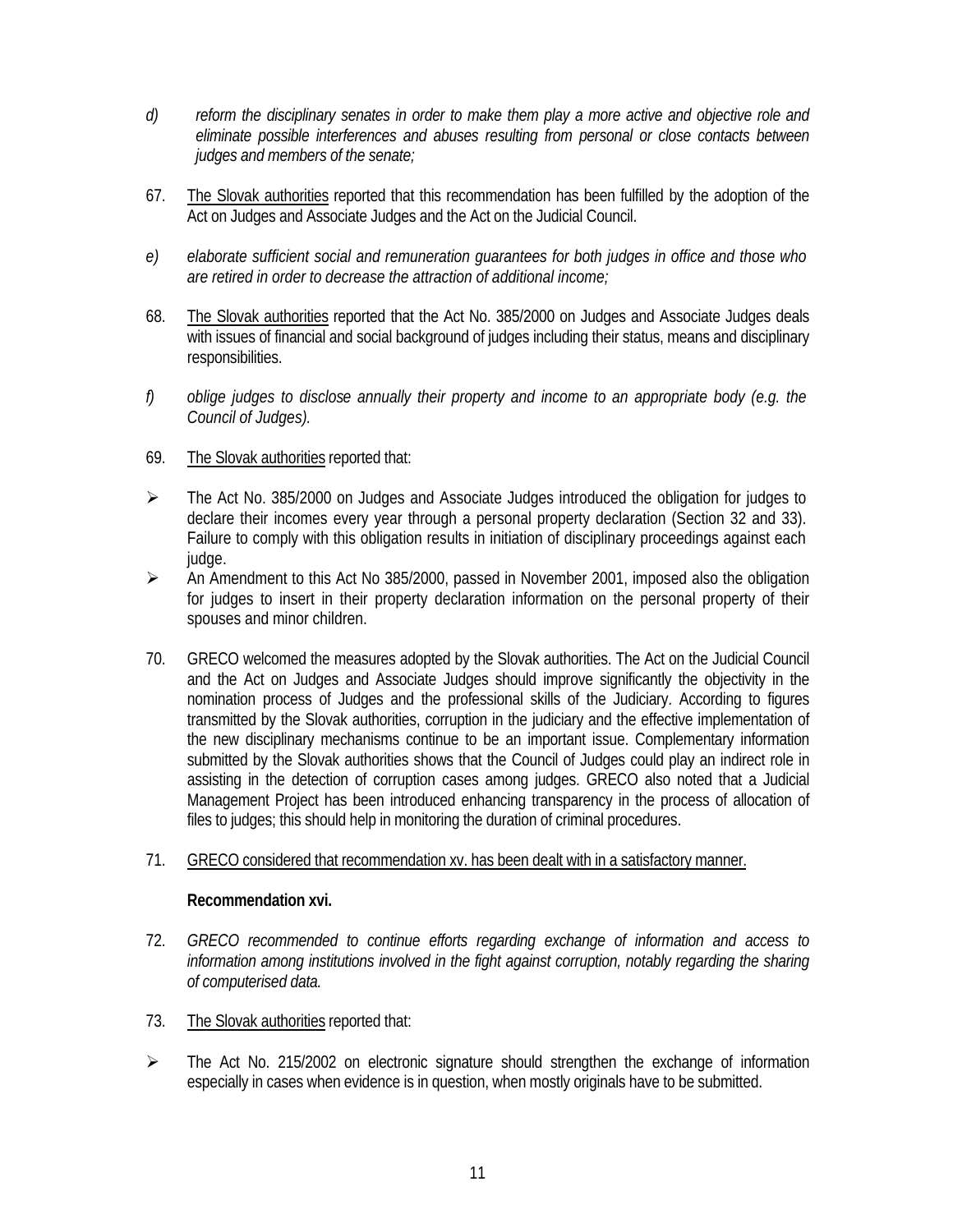- $\triangleright$  There is a Project to establish a new joint information system between the Prosecutor General's Office and the Police Force.
- $\triangleright$  The Ministry of Interior plans to establish a National Criminal Intelligence Bureau in 2003 as an independent body for the most serious crimes, including corruption. The main task of the Bureau should be the investigation and central co-ordination of the central law enforcement agencies/police, customs, secret services, tax authorities etc. / activities.
- 74. GRECO took note of the measures adopted by the Slovak authorities. It noted that several projects are under preparation. Therefore GRECO welcomed the continuing efforts made by the Slovakian authorities regarding exchange of information and access to information among institutions involved in the fight against corruption. The Slovak authorities might wish to send to GRECO additional information on these new initiatives as well as on the supporting legislation that is expected to be introduced in 2003.

# 75. GRECO considered that recommendation xvi. has been implemented satisfactorily.

#### **Recommendation xvii.**

- 76. *GRECO recommended that more training be offered to prosecutors, jointly with investigators, as necessary, and making use of international organisations whenever possible.*
- 77. The Slovak authorities reported that:
- $\triangleright$  The General Prosecution Office is involved in several training programs and projects on fighting against corruption, including in co-operation with foreign anti-corruption Prosecution services as well as in the framework of international organisation's assistance and co-operation activities.
- $\triangleright$  A new Office of the Special Prosecutor had been established in December 2002. This Office coordinates and rectifies the criminal procedure on the corruption cases held by inferior prosecution offices. This office is authorised to lead investigation on corruption cases involving mainly members of government, members of parliament, judges, and prosecutors and by any other categories of senior state officers.
- $\triangleright$  Anti-corruption has become an obligatory subject in the Police Academy curriculum for new investigators.
- 78. GRECO took note of the measures adopted by the Slovak authorities. Appropriate skills and training are essential elements of an efficient anti-corruption policy.
- 79. GRECO considered that recommendation xvii. has been implemented satisfactorily.

#### **Recommendation xviii.**

- 80. *GRECO recommended that the powers of the Supreme Audit Office be extended, notably to evaluate and make effective suggestions for improving the management of public entities.*
- 81. The Slovak authorities reported that by virtue of the Act No. 458/2000 (amending and complementing by which the Act No. 39/1993 on the Supreme Control Bureau), shortcomings in the control of public entities have been eliminated.
- 82. GRECO would have been in position to make a better assessment of the implementation of this recommendation if it had received more detailed information with regard to the new powers of the